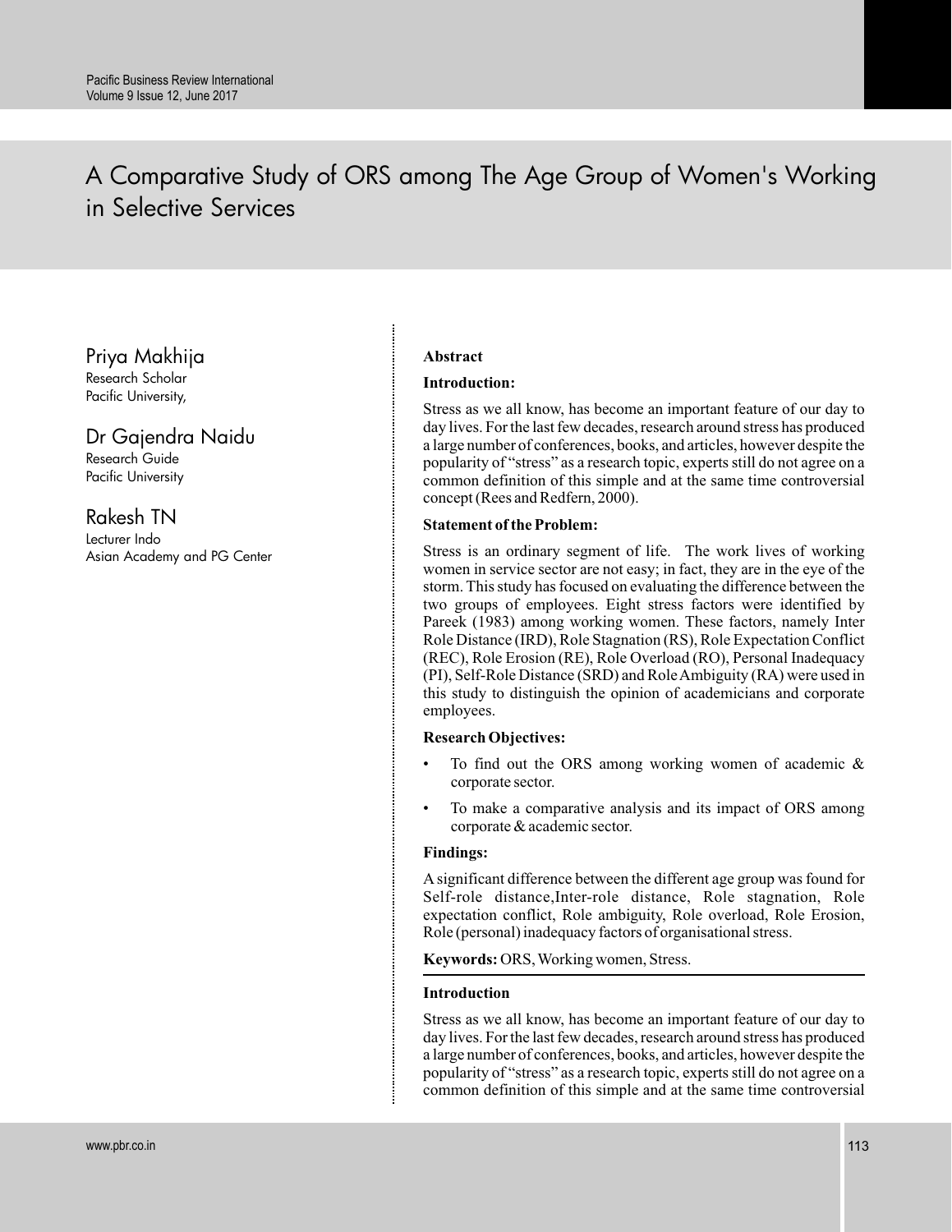concept (Rees and Redfern, 2000). Stress is now usually defined as a feeling of physical or emotional tension and a feeling of being unable to cope with anxiety and discomfort, particularly in response to change (Vijayashree and Mund, 2011). It can be due to personal professional (occupational) reasons. It has been found that it is not only a problem for developed information societies but also for developing countries and is omnipresent in all professions. Each profession causes a specific level of stress. Researchers suggest that with rapid advancements and changes today, there is hardly any occupation left, the members of which do not suffer from occupational stress and burnout.

Stress experienced at workplaces due to various factors such as job insecurity, annual appraisals, competition, technological advances, globalization and terrorism is termed as organizational stress. Organizational stress, also known as work stress or job stress is found to have penetrated all occupations affecting the well-being of people. Employees are required to undergo training procedures, be punctual in their daily routines, meet specified sales targets and maintain working relations with everyone concerned. Further, new skills and methodologies have to be constantly acquired by employees to keep pace with the modern industrial requirements. All such demanding situations can cause high levels of stress that can be further aggravated by lack of decision making, improper managerial skills and long working hours. Job insecurity and work pressure also contribute to the build-up of stress among employees. Organizational stress must be considered as a serious issue and adequate measures must be taken up by the employers in order to care for the well-being of their employees, even if it affects the organizational productivity and costs (Vijayadurai and Venkatesh, 2012).

The work demands cause stress on employees resulting in negative outcomes such as work-related tension, conflicts, job dissatisfaction and poor performance. Such negative outcomes affect the organizational objectives and the stressors causing such stress are termed as organizational stress factors. Employees who are required to follow the stipulated rules and regulations may experience stress as they are not given the free will to organize their workflow. The rigid organizational procedures may prove to be a hindrance in the productive intentions of employees (Rani and Bhuvaneswari, 2014).

## **Organizational and Role Stress**

Role is defined as the functions one performs in an organization for the position that one occupies. Role can thus be a set of functions to be performed by an employee in accordance with other people's and his/her own expectations about the role (Pareek, 1976).

Organizational stress and role stress was first described by Kahn, Wolfe, Quinn, Snoek and Rosenthal (1964). Katz and

Kahn (1966) continued the research on these topics of stress and suggested that an organization can be defined as a mechanism of roles and three categories can be used to define role stress namely role ambiguity, role conflict, and role overload.

Occupational stress is considered as a harmful factor of the work environment. It arises due to lack of personenvironment fit and human potential is affected by mismanaged organizational stress. It further leads to reduced quality, productivity, health, well-being and morale. Stress is the outcome of the assigned work role that causes harmful effects for individuals (Kahn and Quinn, 1970).

Brook (1973) reported that qualitative changes in jobs create adaptation problems among employees. Cobb (1975) posits that multiple responsibilities create severe stress and employees' failure to cope with them may lead to several physical and psychological disorders.

Various studies have proved that role incumbents with high levels of role ambiguity respond to situations with anxiety, depression, physical symptoms, lower levels of job involvement and organizational commitment, a sense of futility or lower self-esteem, and perceptions of lower performance on the part of organizations and supervisors (Greene, 1972; Brief andAldag, 1976).

## **Review of Literature on Organizational and Role Stress**

Role is defined as the functions one performs in an organization for the position that one occupies. Role can thus be a set of functions to be performed by an employee in accordance with other people's and his/her own expectations about the role (Pareek, 1976).

Organizational stress and role stress was first described by Kahn, Wolfe, Quinn, Snoek and Rosenthal (1964). Katz and Kahn (1966) continued the research on these topics of stress and suggested that an organization can be defined as a mechanism of roles and three categories can be used to define role stress namely role ambiguity, role conflict, and role overload.

Occupational stress is considered as a harmful factor of the work environment. It arises due to lack of personenvironment fit and human potential is affected by mismanaged organizational stress. It further leads to reduced quality, productivity, health, well-being and morale. Stress is the outcome of the assigned work role that causes harmful effects for individuals (Kahn and Quinn, 1970).

Brook (1973) reported that qualitative changes in jobs create adaptation problems among employees. Cobb (1975) posits that multiple responsibilities create severe stress and employees' failure to cope with them may lead to several physical and psychological disorders.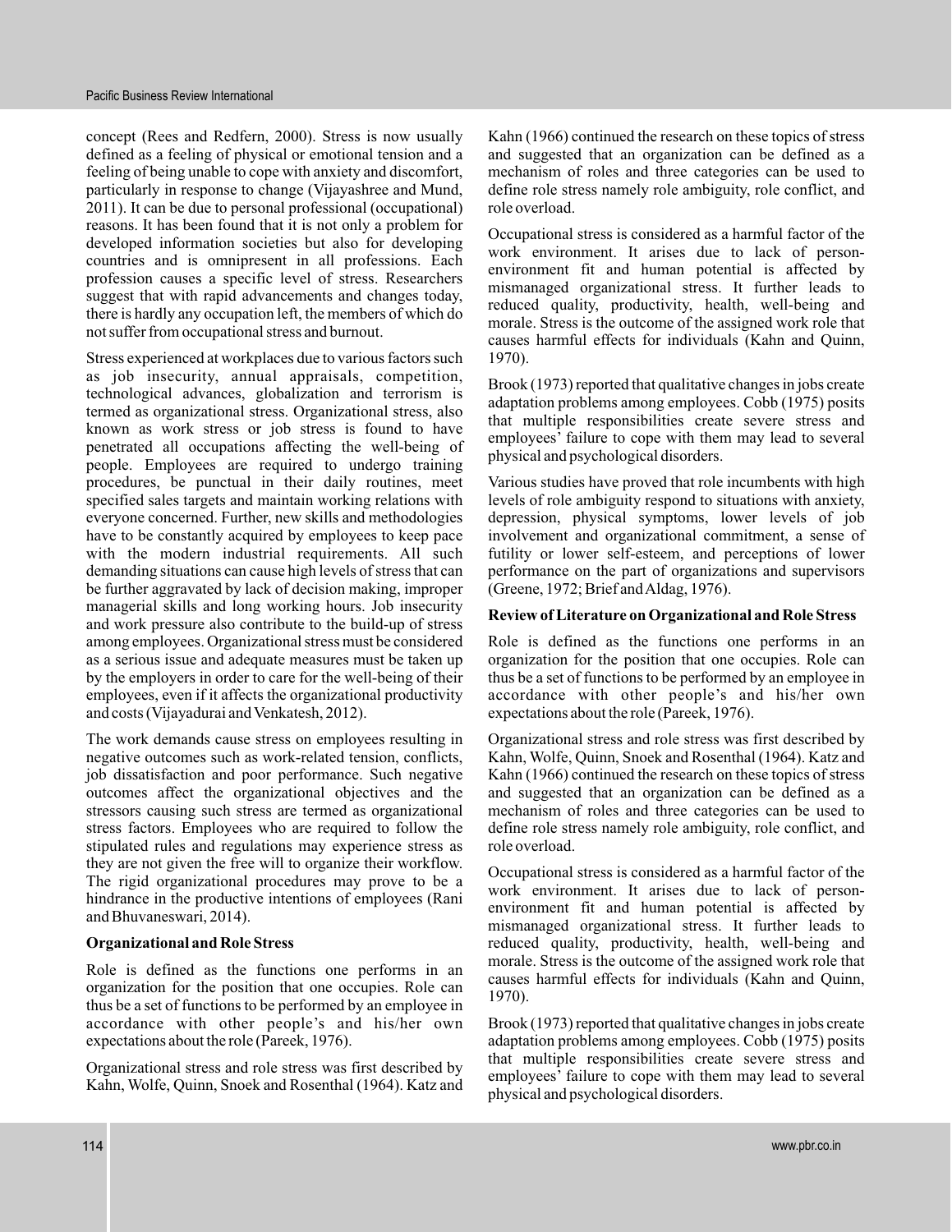Various studies have proved that role incumbents with high levels of role ambiguity respond to situations with anxiety, depression, physical symptoms, lower levels of job involvement and organizational commitment, a sense of futility or lower self-esteem, and perceptions of lower performance on the part of organizations and supervisors (Greene, 1972; Brief andAldag, 1976).

#### **Occupational Stress and Professional Women**

Negative factors severely affect the personal outlook and its impact is more in working women. These negative stressors could relate to personal life experiences such as low selfesteem, low morale and constant urge of maintaining social status (Goodman, 1980; Schnacke, 1982; Schwanke, 1981).

According to a study conducted by Farber (1984), factors such as failed administrative meetings, excessive paperwork, and lack of career advancement caused among suburban teachers in the United States of America.

In a study conducted by Smilansky (1984), it was found that administrative matters and working relations did not really affect elementary school teachers as their occupational stress was related to their interactive experiences with pupils and the subsequent behavior of pupils.

Van Fleet (1988) states that unusual situations coupled with extreme demands and pressures causes stress to a person. However stress may not be necessarily bad as it turns to be a motivating factor in certain cases. According to ILO (1986), stress is recognized as a major challenge to mental, physical and organizational health.

The role orientation and role performance of professional women depends upon the perceptions of their colleagues and peers. Professional women's work and career potential is jeopardized by the domestic role and social expectations (Taylorson, 1984). Work performance, health and psychological status of teachers is determined by the work related stress (Cooper, 1986; Capel, 1987; Pierce and Molly, 1990). Studies on teachers have revealed that teaching performance, job satisfaction, and decision making are affected by health and psychological issues (Quick and Quick, 1984; Eckles, 1987).

Traditionally university teaching has been perceived as a stress-free profession, particularly by those who are not related to this profession (Fischer, 1994). Conventionally thought to be a less stressful occupation (French et al., 1982), teaching profession is getting transformed to being more stressful over the last two decades (Olivier and Venter, 2003). Factors such as bureaucracy, paperwork and pupil unruliness have rendered more challenges to the profession of teaching. Teachers'sense of well-being and willingness to stay in the teaching profession is determined by the stressors. When generally compared, teachers stand to experience low levels of job satisfaction and high levels of

psychological distress (Schonfield, 1990). According to Borg (1990), a sizeable quantity of teachers deems their profession as highly stressful as they stand to being exposed to many stressors.

According to Willmott (1995), the commodification of academic knowledge production which is increasingly judged in terms of its exchange value, represented in research funding and position in university league tables, rather than in terms of its intrinsic value as an original contribution to knowledge. It is argued that this results into the potential deprofessionalization of academic work and the proletarianization of the academic worker (Dearlove, 1997; Halsey, 1992). These changes are well-advanced and documented in the case of Britain, Australia, Canada, and the United States (Miller, 1995; Smyth, 1995; Harley et al 2004). However, such kind of studies, with reference to university faculty members, has not been conducted very extensively in India, though much of research has been done.

Two third of the university faculty reported that they perceived job stress at least half of the scheduled time. Faculty also expressed burnout, health problems caused by job stress, decreased work output, low capacity to manage the work stress and basis of job change. Over workload is one of the most frequently quoted reasons for considering job change, Blix et al. (1994).

#### **Review of Literature on Factors of Organisational Stress**

It is important to study the factors that affect the well-being of employees at workplaces and cause stress. Such stressors can interrupt the normal work-life balance and pose serious health hazards. Both organizational and non-organizational factors cause stress among employees who are subject to work in accordance with the organizational framework. Managers are generally expected to perform without any role definitions and are responsible for execution of multiple events. Such extraordinary work demands cause stress among such employees (Michie, 2002).

Eight stress factors have been identified among working women namely Inter Role Distance (IRD), Role Stagnation (RS), Role Expectation Conflict (REC), Role Erosion (RE), Role Overload (RO), Personal Inadequacy (PI), Self-Role Distance (SRD) and RoleAmbiguity (RA) (Pareek, 1983).

#### **Inter Role Distance (IRD)**

Inter Role Distance (IRD) is the stressor caused by the struggle and conflict between the organizational and the non-organizational roles (Aravindha&Kanthi, 2012).

#### **Role Stagnation (RS)**

Role Stagnation (RS) is a stressor faced by employees where they are not promoted and required to continue in their present capacities. Employees suffer stagnation and feel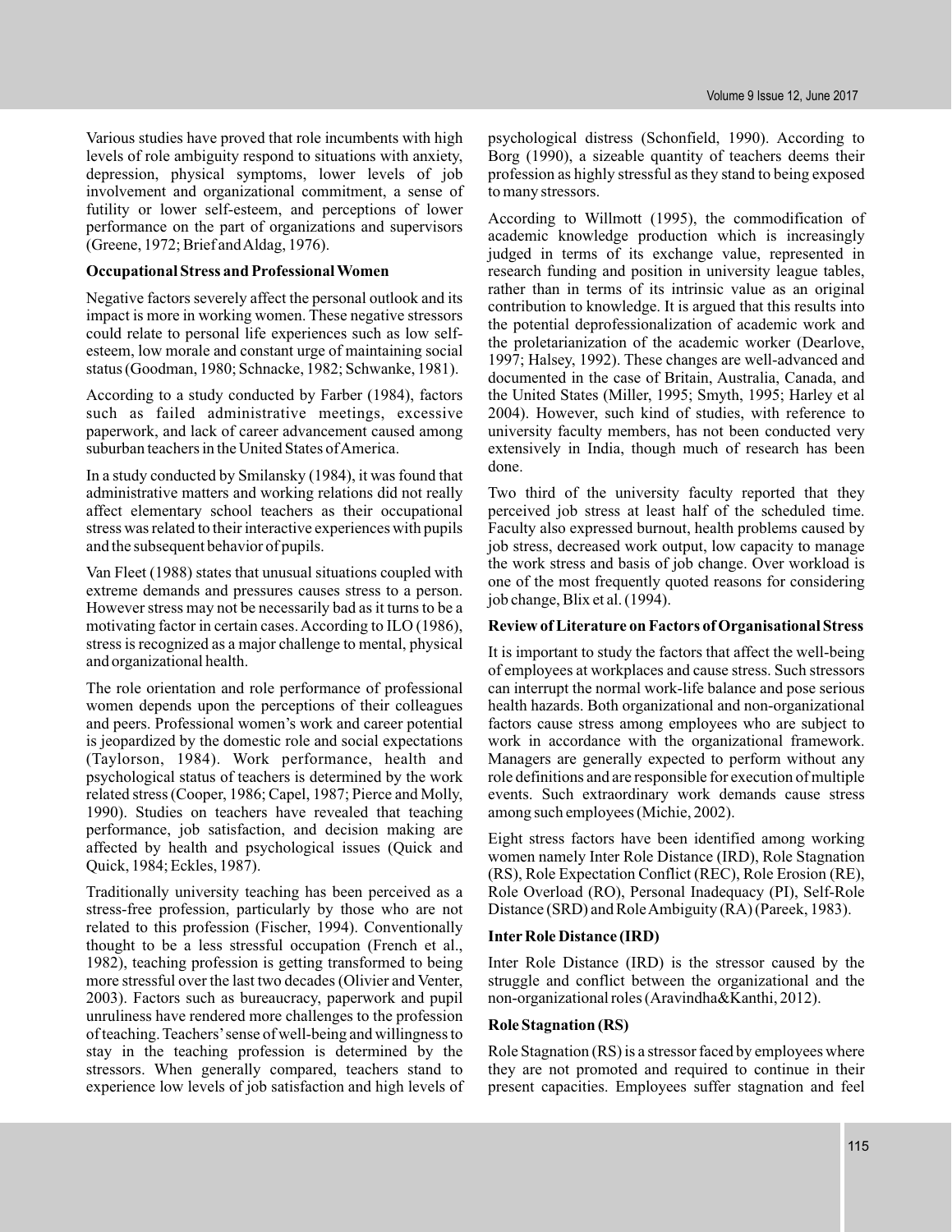oppressed being in the same role. Such individuals tend to think that there are no bright chances for them to see their career graphs grow and they eventually feel depressed. The employees' commitment to their work and sense of wellbeing is adversely affected by this stressor (Pareek, 1983).

## **Role Expectation Conflict (REC)**

Role Expectation Conflict (REC) is a stressor that is caused by when an employee is not certain about how to continue his/her work due to the huge differences in work procedures suggested by different seniors collaborating on a common project. In such instances, employees' superiors and colleagues may not suit to each other's needs and not correspond to each other's requirements. Role conflict also occurs when an employee is asked to perform a function that is not part of his/her job (Pareek, 1983).

#### **Role Erosion (RE)**

Role Erosion (RE) is a situation where employees feel that certain work need to be under their purview but is reassigned to and executed by their colleagues and that such work originally belonged to them (Bano&Jha, 2012).

#### **Role Overload (RO)**

Role Overload (RO) is a stressor that occurs when employees are expected to perform certain functions that are not mentioned in their role and such over expectations can cause stress. Role overload requires an employee to perform several roles simultaneously consuming much of his/her time and resources. Such overburdened individuals may unknowingly commit errors in their work execution thereby affecting the job quality (Pareek, 1983).

#### **Personal Inadequacy (PI)**

Personal Inadequacy (PI) is caused when employees are expected to deliver more than their abilities in order to meet certain organizational requirements. In such cases, employees may be lacking in some of the vital skills required for executing the functions that are entrusted to them (Bano&Jha, 2012).

#### **Self-Role Distance (SRD)**

Self-Role Distance (SRD) is a stress factor that causes individuals to feel that the role which they are supposed to play does not match their expectations and that their role was far from what they had originally thought and conceived (Srivastav, 2006).

## **RoleAmbiguity (RA)**

Role Ambiguity (RA) is a stressor in which employees are either not well-informed about their roles or the employees themselves have not understood the intricacies of their roles. It is a situation where there is no clarity about the work role of employees who have not been adequately informed (Schmidt, Roesler, Kusserow, & Rau, 2014).

#### **Occupational Stress and Demographic Variables (age, gender, rank and marital status)**

Demographic variables such as age, gender, rank and marital status play an important role in formation of stress among teachers. With regards to creating professional identity, young women faculty members face more stress than their seniors. Academicians in higher ranks face lower levels of stress than those in lower ranks (Gmelch, Wike, and Lovrich, 1986). In a similar study, Witt and Lovrich (1988) report that women experience high levels of stress when they are asked to perform within time constraints amid high expectations.

According to Vadra and Akhtar (1989), university male teachers faced more social and family role stress than female teachers and the authors further stated that married teachers were more stressful than unmarried teachers. Various studies have confirmed the widespread perception of teachers who believed that their professions were highly stressful (Kyriacou and Sutcliffe, 1978; Boriles, 1982; Soloman and Feld, 1989; Borg and Falzon, 1989; Pithers and Soden, 1998; OConnor and Guglielmi and Tatrow, 1998).

Cluskey (1994) carried out a survey on management accountants and examined the relation between stress and job strains. He found main causes of stress to be as reporting to more than one boss; heavy workload under time constraints, work relations in the organization and perceived lack of career progress. He also reported an additional source of stress, a mismatch between personality and the task demands of the job.

Sehgal (1997) assessed the effect of role stress on the level of involvement a person has in the job and alienation and the coping mechanism used to deal with stress. It was found that role erosion, resource inadequacy and inter-role distance were dominating contributors of role stress.Avoidance style of coping was used more frequently than approach styles of coping.

Chand and Sethi (1997) conducted a study to examine the organizational factors as predictors of job related strain among 150 junior officers working in various banking institutions in the state of Himachal Pradesh. Role conflict, strenuous working conditions and role overload were found to be the dearest and most significant predictors of job related strain. In their seminal paper, Spector and Goh (2001) examined the role of emotion in occupational stress. They employed a narrow definition of job stress as "any condition or situation that elicits a negative emotional response, such as anger / frustration or anxiety / tension" in an attempt to overcome the broadness of previous definitions and focus on negative emotional responses. The authors suggested that emotions influence how the work environment is perceived, that is, whether a particular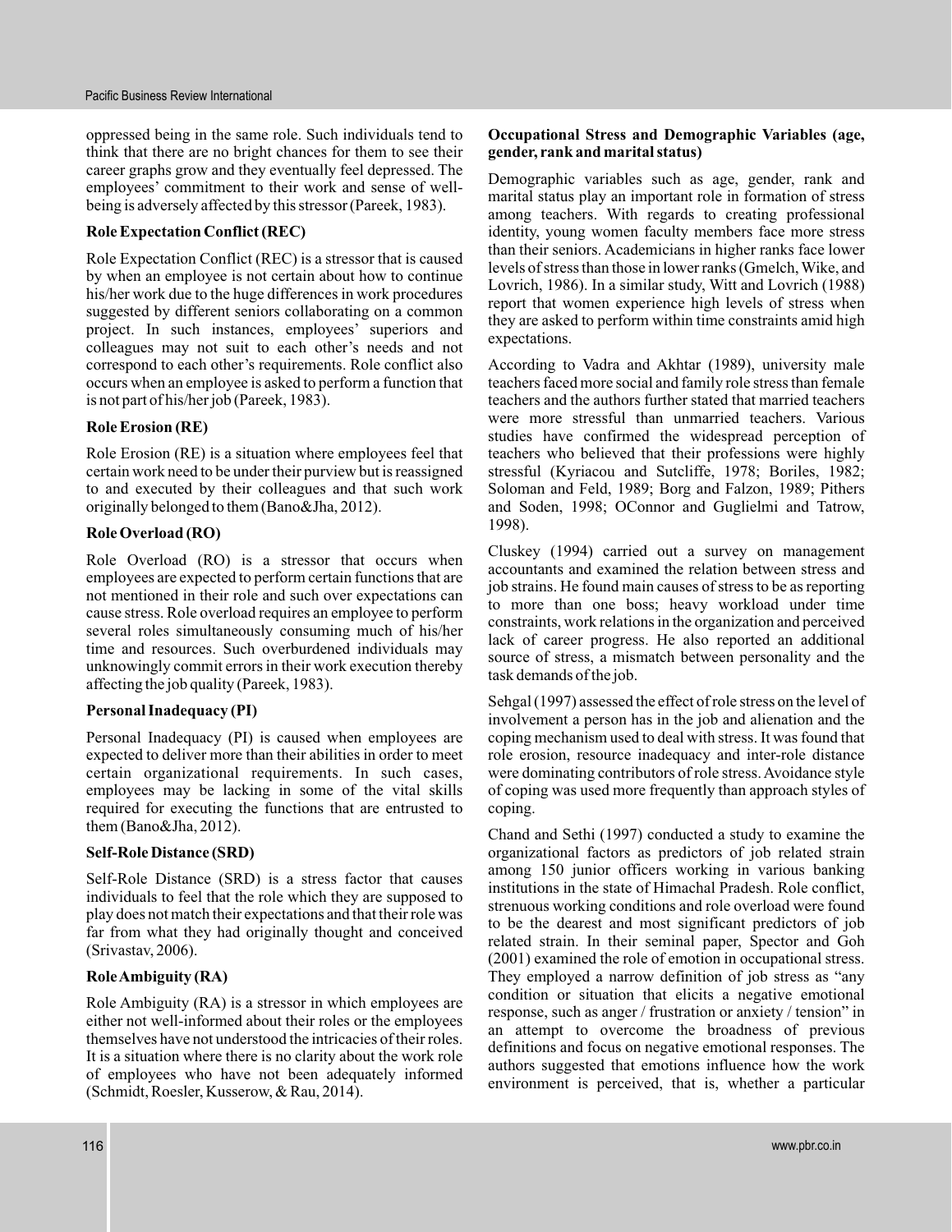condition is appraised as a job stressor or not. They further suggested that these appraising emotions may lead to psychological and physical strains. Psychological strain might result from continual negative emotional experiences and may lead to decreases in job satisfaction and organizational commitment. Physical strains (for example, suppression of the immune system, heart disease) may result from the physiological components of experienced emotions that can adversely affect health. It was concluded that an individual's ability to manage and control their emotions (particularly negative emotions) in the workplace will influence the outcome of stress.

Compared to male counterparts, female managers experienced stress caused by external discriminatory factors as discovered by the empirical studies of Davidson and Cooper, 1987. Even though men find the decline in career prospects as one of the major stressors (Ibid), this stressor is particularly demanding for women as they are mostly designated in the lower organizational levels (Nelson and Hitt, 1992). Moreover, studies have found that in addition to professional demands, domestic obligations to take a heavy toll on working women (Greeglass, 1985; Nelson and Hitt, 1992).

#### **Stressors in the Workplace**

Several researchers have categorized types of job stressors. For example, Cartwright and Cooper (1997) suggested six major sources of pressure at work: stress in the job itself, role based stress, relationships, career development factors, organizational structure and climate, and the work-family interface. Five categories were suggested by Ivancevich and Matteson (1980), three of which focused on social psychological stressors in the workplace. They employed the frequently used organizational psychology categorization by level of thought and inquiry; individual level, group level, and organizational level

While these approaches have taken a fairly broad view, trying to develop categories into which many specific stressors could be placed, Thomson, Murphy and Stradling (1994) have settled for a much narrower set of categories: role overload, role insufficiency, role ambiguity, role boundary (role conflict) and responsibility

Atindanbila (2011) conducted a study to examine the perceived stressors that lecturers at the University of Ghana encounter in their work. Four hundred and thirty two lecturers were drawn from the University of Ghana for the study. The data was collected using the Teacher Stress Inventory. MANOVA, ANOVA and Independent Sample t tests were used to analyze the data. Analyses of the data revealed that lecturers had moderate stress levels and their major stressors were related to the school environment whilst the least was the administrative role. The Junior Lecturers perceive more stressors than the senior ones and the Professors. However; it was found that all the faculties

experience similar levels of stressors. The recommendations centered mainly on expanding on existing infrastructural facilities in the University and improving on the working conditions of lecturers

In an analysis of psychological research on occupational stress related to gender, Deaux (1996) concluded that in most research little variance is accounted for by gender difference. Martocchio and 0'Leary (1992) conducted a meta-analysis of fifteen studies that had examined gender differences in work stress, and they concluded that there are no gender differences in occupational stress. They pointed out that the studies used in the analysis had several limitations including lack of information on reliability and validity of the stress measures. They observed that these methodological shortcomings could have influenced the results of the analysis. Despite the methodological limitations, they asserted that the burden of proof lies with those researchers who suggest that sex differences exist in occupational stress.

#### **Stresses amongAcademics**

Stress is recognized as an inherent feature of the work life of academic staff, and growing evidence suggest that it may be increasing in severity. Numerous studies have indicated that job stress is significant in academic staff. High job stress of academic staff is well documented. Heavy workload, poor staffing, dealing with students and colleagues, career progression, and lack of resources and organizational support have been identified as the major sources of job stress according to (Lee, 2003; Archibong&Effiom, 2010; Abousierie, 1996; Adeyemo, & Ogunyemi,2005;Ahmdy, Changiz, Masiello& Brommels, 2007; Akinboye, Akinboye, &Adeyemo, 2002; Blix, Cruise, Mitchell, & Blix, 1994; Liu, & Zhu, 2009).

Stress according to D'Arcy (2007) isthe body's way of rising to a challenge and preparing to meet tough situation with focus, strength, stamina and heightened alertness. Ofoegbu and Nwandiani (2006) see it as a process in whichenvironmental events or forces threaten the wellbeing of the individuals in the society. Adeyemo and Ogunyemi (2005) see it as an unavoidable characteristic of life and work. Thus, in relationship to occupation, it is the physical, mental and emotional wear and tear brought about by incongruence between the requirements of the job and capabilities, resources and needs of the employee to cope with job demands according to (Akinboye&Adeyemo, 2002).

D'Arcy (2007) emphasizes that everyone experiences stress a little differently, it can be a good thing, but overload ofit is a different story. He explains that stress overload is caused by the overreaction or failure of the stress response to turn off and reset itself properly. Health and Safety Executive (HSE) (2001) define stress as the adverse reaction a person has to excessive pressure or other types of demand placed upon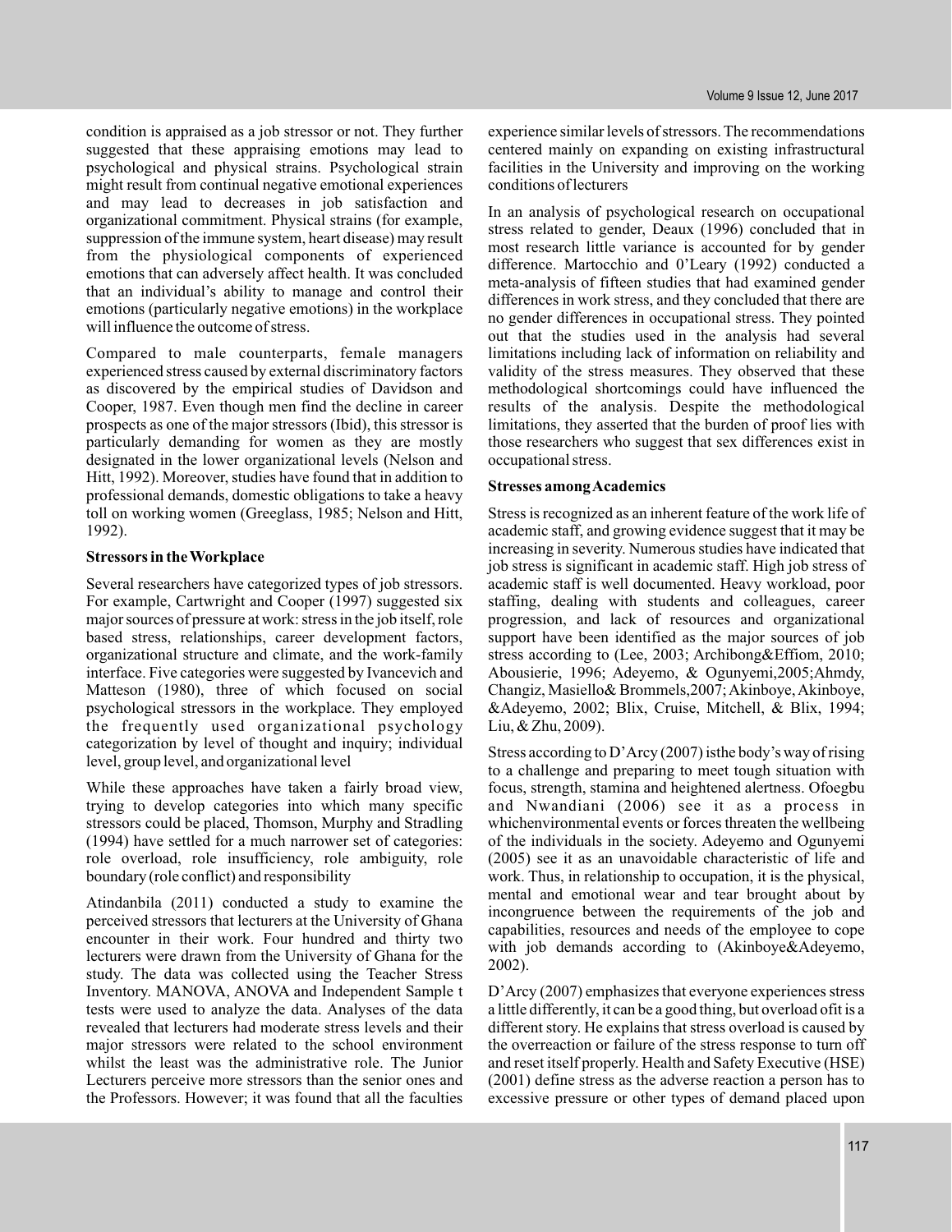them. They maintain that stress affects us in different ways at different times and is often the result of a combination of factors in our personal and working lives, and that stress is not a weakness but if unnoticed it can lead progressively to a decrease in performance, poor health and long term absence from work. Winfield (2000) indicates that there is prevalence of occupational stress among academic and general staff of universities. Studies by Awopegba (2001), Lam and Punch (2001) and Boyd and Wylie (1994) are in support of stress among academic staff of universities.

Indeed, in the clamour for university education and with each university determined to achieve its goal, the academic staff are bound to be stressed. Ahsan, Abdullah, Fie and Alam (2009) identified stress inducing factors in academic staff to include: work overload, homework interface, and role ambiguity and performance pressure. In support of stress on academic staff, Abouserie (1996) found workload and conducting research as factors of stress. Listing the most related stressors on academic staff, Ahmdy, Changiz, Masiello and Brommels (2007), included workload, conflict, demands from colleagues and supervisors, incompatible demands from different personal and organization roles, inadequate resources for appropriate performance, insufficient competency to the demands of their role, inadequate autonomy to make decision on different tasks and feeling of underutilization.

Madhuet al. (1990) conducted a study on role stress: differential influences of some antecedent factors. 173 managerial personnel from steel organization and 76 from petroleum organization participated in the study. The present study attempted to compare the influence of the antecedent factors namely, personal, organizational, job, superior, leadership styles and communication factors on role conflict and role ambiguity. It was found that role conflict and role ambiguity experienced by the employees were most significant in the petroleum organization.

Tharakan (1992) studied on occupational stress and job satisfaction among working women. He observed that professional women experienced greater work related stress than non-professional women. The expectation of technocrats was much higher than the no technocrats.

## **Research Methodology**

#### **Rationale of the Study**

Maintaining balance between work and personal life in the fast-paced life appears to be a lofty goal for working women. Further, the global economic meltdown in the recent years has created an unstable environment both in the corporate as well as academic sectors. Organizations seek creative ways of achieving its business goals; hence, the employee goals are revised constantly to achieve effectiveness and efficiency of employees. To achieve these goals and be

successful in its business ventures on an extremely stringent budget, the organization should maintain an environment that is not highly charged and make it highly productive. Stress in work has serious repercussions on employees not only in work, but also in their personal, social and psychological life. The impact of stress is felt on performance of the employees, as a result of absenteeism, poor productivity, job turnover, and poor behavioral aspects. From the analysis of literature, common areas emerge in quantitative research as sources of stress for service industry employees. Review on researches highlight that only few studies have been conducted on teaching professionals with regard to the effects of stress (Quick and Quick, 1984). Earlier teaching profession was considered to be less stressful (French et al., 1982); however, recent studies show that teaching profession to be transforming in to stressful jobs (Singla, 2014).Drastic social changes in the past few decades have resulted in the teaching profession, due to changes in the corporate and community expectations in terms of implementation of new curriculum and teaching practices. This has forced the teachers to think out of box to deliver effective learning to the students resulting in tremendous stress. Lower job satisfaction among the teachers has been reported by many researchers (Eckles, 1987). In addition to immediate teaching environments, institutional and organizational factors also create stress among teachers. Similarly, several studies have mentioned that employees from different service sector undergo stress that result in reduction in productivity and performance (Usman and Ismail, 2010), as they are unable to link the work demands with their capabilities (Barling et al., 2004).

However, it is not clear if the academicians undergo greater stress than the corporate employees. Therefore, this study has focused on evaluating the difference between the two groups of employees. Eight stress factors were identified by Pareek (1983) among working women. These factors, namely Inter Role Distance (IRD), Role Stagnation (RS), Role Expectation Conflict (REC), Role Erosion (RE), Role Overload (RO), Personal Inadequacy (PI), Self-Role Distance (SRD) and Role Ambiguity (RA) were used in this study to distinguish the opinion of academicians and corporate employees.

#### **Research Objectives:**

- To find out the ORS among women of academic & corporate sector. .
- To make a comparative analysis and its impact of ORS among corporate & academic sector.  $\bullet$

#### **Hypothesis:**

Hypothesis01:There is no difference in mean rating scores among factors of ORS across the age group of working women in selective service sector. .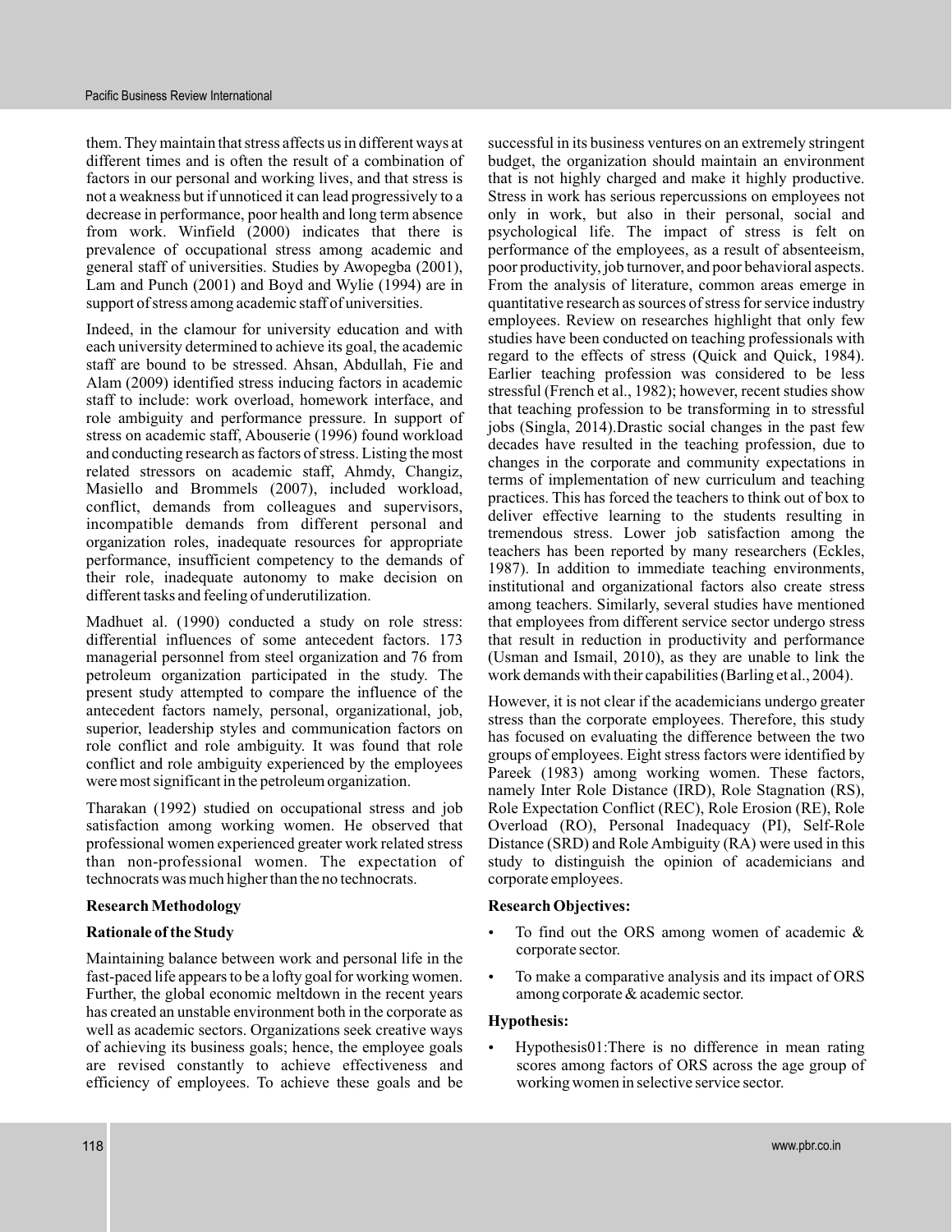Hypothesis11:There is significant difference in mean rating scores among factors of ORS.

Sample unit: Banks, IT & education institutes of Bangalore city.

Sample size: 200 employees each from academic & corporate sector.

#### **Analysis**

It is seen from one-way ANOVA result (Table  $-2$ ), that there is a significant (statistically) difference in overall mean score of Inter-role distance  $[F (2, 386) = 32.28, p=0.005,$ p<0.05] dimension among three categories age group. Hence, we reject null hypothesis and accept alternative hypothesis. In other words, Influencedimensionmean score does not differ significantly between each pair of age group. Now,it would be interesting to see to which pair of age group significantly among three categories of age group. This is carried out by using post-hoc tests. Accordingly, scheffe's post-hoc test is used in a situation and the result is depicted in Table –  $2(a)$ . From the Scheffe's test result seen in Table – 2 (a), we see that there is a significant (statistically) difference in mean score of age group 20 to 30 respondents and 40 to 50 of age group with respect to Inter-Role Distance dimension. The positive mean difference indicate that younger women respondents in the age group 20 to 30 age group seem to have greater tendency of strongly agreeing that Inter-Role Distance score dimension of influencing more organisational stress as compared to employees belonging to middle age of 40 to 50 years group.

It is seen from one-way ANOVA result (Table  $-3$ ), that there is a significant (statistically) difference in overall mean score of Inter-role distance<sup>[F (2,386) = 39.5, p=0.005</sup>, p<0.05] dimension among three categories age group. Hence, we reject null hypothesis and accept alternative hypothesis. In other words, Role Stagnationdimensionmean score does not differ significantly between each pair of age group. Now,it would be interesting to see to which pair of age group significantly among three categories of age group. Accordingly, scheffe's post-hoc test is used in a situation and the result is depicted in Table  $-3(a)$ . From the Scheffe's test result seen in Table  $-3$  (a), we see that there is a significant (statistically) difference in mean score of age group 20 to 30 respondents and 40 to 50 of age group with respect to Role Stagnation dimension.The positive mean difference indicate that younger women respondents in the age group 20 to 30 age group seem to have greater tendency of strongly agreeing that Role Stagnation dimension of influencing more organisational stress as compared to employees belonging to middle age of 40 to 50 years group.

It is seen from one-way ANOVA result (Table  $-4$ ), that there is a significant (statistically) difference in overall mean score of Role Expectation Conflict  $[F (2,386) = 16.3]$  $p=0.005$ ,  $p<0.05$ ] dimension among three categories age

group. Hence, we reject null hypothesis and accept alternative hypothesis. In other words, Role Expectation Conflictdimensionmean score does not differ significantly between each pair of age group. Now,it would be interesting to see to which pair of age group significantly among three categories of age group. Accordingly, scheffe's post-hoc test is used in a situation and the result is depicted in Table –  $4(a)$ . From the Scheffe's test result seen in Table –  $4(a)$ , we see that there is a significant (statistically) difference in mean score of age group 20 to 30 respondents and 40 to 50 of age group with respect to Role Expectation Conflict dimension.The positive mean difference indicate that younger women respondents in the age group 20 to 30 age group seem to have greater tendency of strongly agreeing that Role Erosion dimension of influencing more organisational stress as compared to employees belonging to the age group of 40 to 50 years.

It is seen from one-way ANOVA result (Table  $-5$ ), that there is a significant (statistically) difference in overall mean score of Role Erosion  $[F (2,386) = 14.4, p=0.005, p<0.05]$ dimension among three categories age group. Hence, we reject null hypothesis and accept alternative hypothesis. In other words, Role Erosion dimensionmean score does not differ significantly between each pair of age group. The positive mean difference indicate that younger women respondents in the age group 20 to 30 age group seem to have greater tendency of strongly agreeing that Role Erosion dimension of influencing more occupational stress as compared to employees belonging to the age group of 40 to 50 years.

It is seen from one-way ANOVA result (Table  $-6$ ), that there is a significant (statistically) difference in overall mean score of Role Overload[F  $(2,386) = 15.8$ , p=0.005, p<0.05] dimension among three categories age group. Hence, we reject null hypothesis and accept alternative hypothesis. In other words, Role Overload dimensionmean score does not differ significantly between each pair of age group. From the Scheffe's test result seen in Table  $-6$  (a), we see that there is a significant (statistically) difference in mean score of age group 20 to 30 respondents and 40 to 50 of age group with respect to Role Erosion dimension.The positive mean difference indicate that younger women respondents in the age group 20 to 30 age group seem to have greater tendency of strongly agreeing that Role Overload dimension of influencing more organisational stress as compared to employees belonging to the age group of 30 to 40 years.

It is seen from one-way ANOVA result (Table  $-7$ ), that there is a significant (statistically) difference in overall mean score of Role Overload[F  $(2,386) = 55.3$ , p=0.005, p<0.05] dimension among three categories age group. Hence, we reject null hypothesis and accept alternative hypothesis. In other words, Role (personal) Inadequacy dimensionmean score does not differ significantly between each pair of age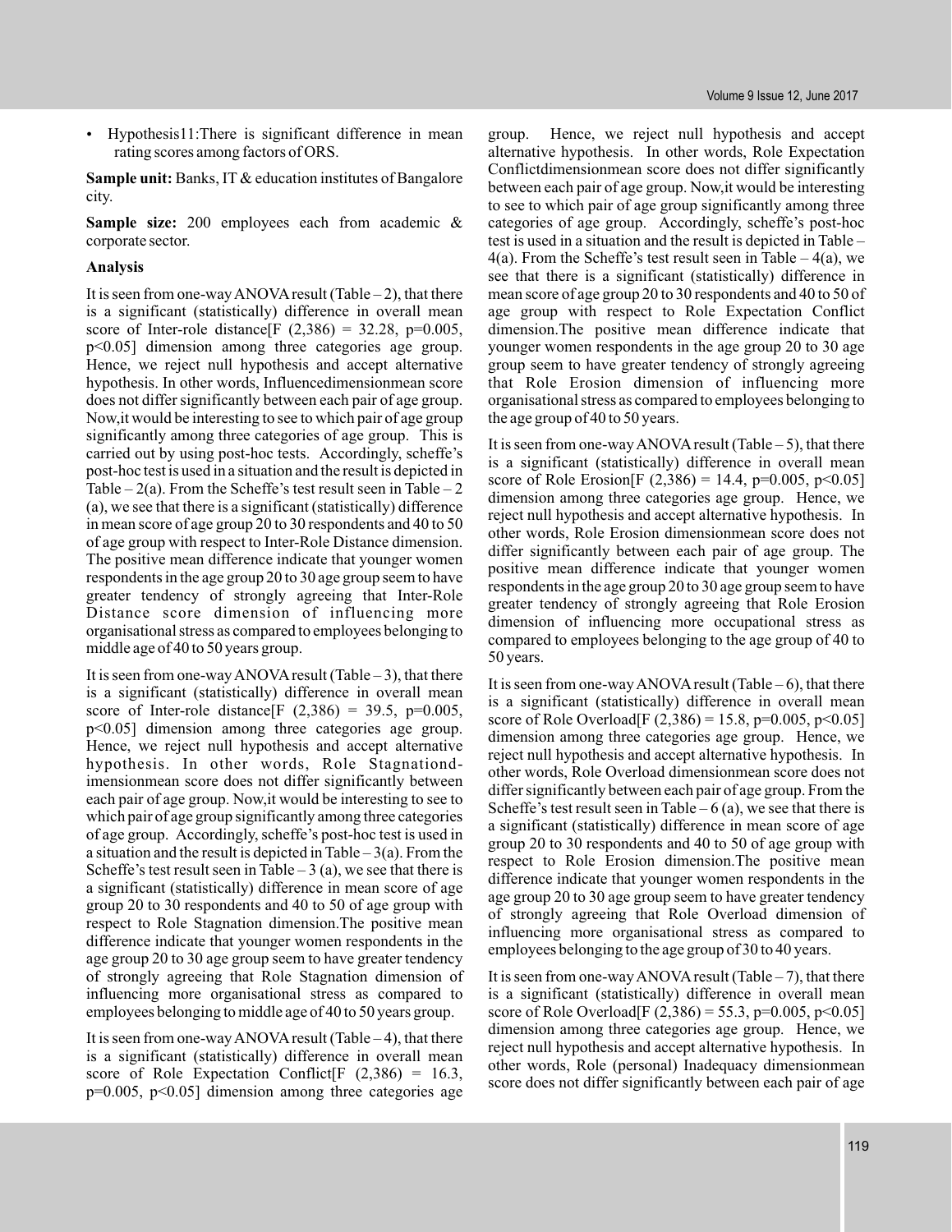group. From the Scheffe's test result seen in Table – 7(a), we see that there is a significant (statistically) difference in mean score of age group 20 to 30 respondents and 40 to 50 of age group with respect to Role (personal) Inadequacy dimension.

The negative mean difference indicate that younger women respondents in the age group 30 to 40 age group and also elder age group of 40 50 years seem to have greater tendency of strongly agreeing that Role (personal) Inadequacy dimension of influencing more organisational stress as compared to employees belonging to the younger age group of 20 to 30 years.

It is seen from one-way ANOVA result (Table  $-8$ ), that there is a significant (statistically) difference in overall mean score of Self –Role Distance<sup>[F (2,386) = 9.5, p=0.005</sup>, p<0.05] dimension among three categories age group. Hence, we reject null hypothesis and accept alternative hypothesis. In other words, self –Role Distance dimensionmean score does not differ significantly between each pair of age group. From the Scheffe's test result seen in Table  $-8$  (a), we see that there is a significant (statistically) difference in mean score of age group 20 to 30 respondents and 40 to 50 of age group with respect to Self –Role Distance dimension.The negative mean difference indicate that women respondents in the age group 40 to 50 age group seem to have greater tendency of strongly agreeing that Self –Role Distance dimension of influencing more organisational stress as compared to employees belonging to the age group of 30 to 40 years.

It is seen from one-way ANOVA result (Table  $-9$ ), that there is a significant (statistically) difference in overall mean score of Role Ambiguity  $[F (2,386) = 14.8, p=0.005,$ p<0.05] dimension among three categories age group. Hence, we reject null hypothesis and accept alternative hypothesis. In other words, Role Ambiguity dimensionmean score does not differ significantly between each pair of age group. From the Scheffe's test result seen in Table  $-9$  (a), we see that there is a significant (statistically) difference in mean score of age group 20 to 30 respondents and 40 to 50 of age group with respect to Role Ambiguity dimension.The positive mean difference indicate that younger women respondents in the age group 20 to 30 age group seem to have greater tendency of strongly agreeing that Role Ambiguity dimension of influencing more organisational stress as compared to employees belonging to the age group of 30 to 40 years.

## **Conclusion**

Women in both academia and the corporate world face organisational and occupational stress though not equal stress levels. Handling work pressures and the daily responsibilities of home-life, especially women with children can be immensely daunting. Organizations must recognize these challenges and provide support for working women so that this talent pool can be effectively harnessed.

From this study, it is understood that role ambiguity, role conflict, and role overload to have a negative impact, hence, specific effort should be made for alleviating the negative outcomes which are unfavorable to the productivity of the employees as well as the organization and to achieve better quality of work life for the women employees. Due to performance of dual roles by women employees, a few suggestions may be practiced to assuage their problems. As acknowledged by Havighust (1953), the age-linked developmental tasks should emphasize on balance between career and family orientation by both male and females. The sex roles need to be reexamined as reciprocal and overlapping instead of considering is as distinct. From this study it is evidenced that role overload is one of the significant factors that is considered as challenging for women; therefore, this factor should be due consideration by the human resource management practices.

Asignificant difference between the different age group was found for Self-role distance,Inter-role distance, Role stagnation, Role expectation conflict, Role ambiguity, Role overload, Role Erosion, Role (personal) inadequacy factors of organisational stress.

#### **Suggestions for Further Research**

- 1. The limitations observed in the study have given rise to scope for further studies. The present study had focussed on the various contributors of stress, such as Inter Role Distance, Role Stagnation, Role Expectation Conflict, Role Erosion, Role Overload, Personal Inadequacy,Self-Role Distance and Role Ambiguity among academicians and women working in corporate sector. However, not many studies have been conducted on contract labourers who work in various IT and ITes sectors in relation to the stress level experienced by them. Unlike full time employees, these employees, in addition to juggling between work and family, also live under continuous threat created by job security.
- 2. As only the age group of respondents working both in academics and corporate sector are explored in future research with special focus on the role of women and impact of women in such conflict resolutions.
- 3. Perhaps, the coping mechanism applied by the working women may throw light on the developing a model which could be used to boost the mental health of women.

## **References**

Afolabi, O. A., &Omole, E. O. (2011).Personality type and workforce diversity as predictors of ethical behaviour and job satisfaction among Nigerian policemen. Current Research Journal of Social Sciences, 3(5), 381-388.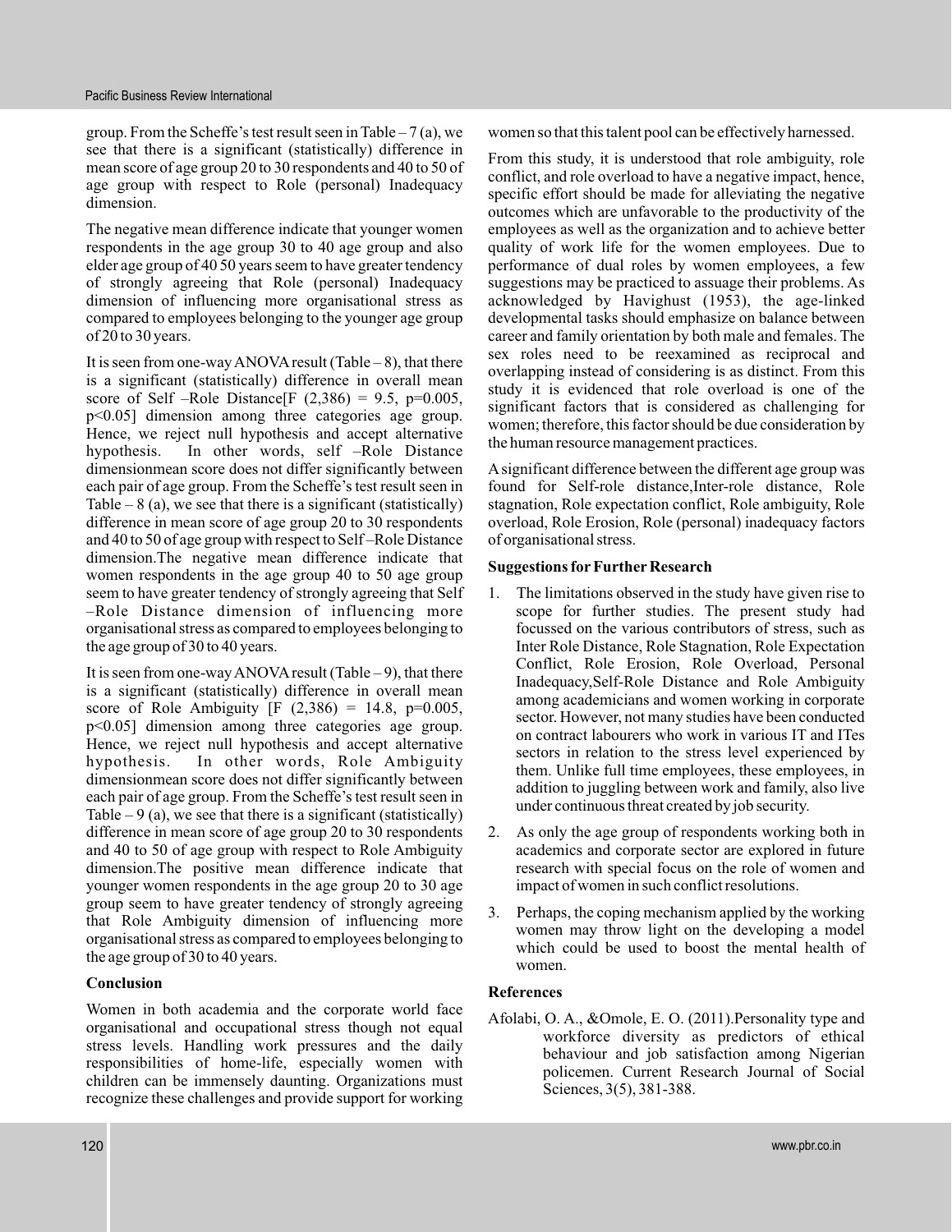- Aravindan,A., &Kanthi, M. P. (2012).A Study on the Effect of Occupational Stress & Work life BalanceAmong Women Employees in Mass Media Industry-With Special Reference to Kerala. Circulation in more than 85 countries, 1.
- Bano, B., &Jha, R. K. (2012). Organizational role stress among public and private sector employees: a comparative study.
- Bakker, A. B., Van Der Zee, K. I., Lewig, K. A., & Dollard, M. F. (2006). The relationship between the big five personality factors and burnout: A study among volunteer counselors. The Journal of Social Psychology, 146(1), 31-50.
- Best, R. G., Stapleton, L. M., & Downey, R. G. (2005). Core self-evaluations and job burnout: the test of alternative models. Journal of Occupational Health Psychology, 10(4), 441.
- Bickford, M. (2005). Stress in the Workplace: A General Overview of the Causes, the Effects, and the Solutions. Canadian Mental Health Association Newfoundland and Labrador Division, 1-3.
- Calvarese, M. (2015). The effect of gender on stress factors: An exploratory study among university students. Social Sciences, 4(4), 1177-1184.
- Cassidy, C., O'Connor, R. C., Howe, C., & Warden, D. (2004). Perceived discrimination and psychological distress: The role of personal and ethnic self-esteem. Journal of Counseling Psychology, 51(3), 329.
- Chang, K., & Taylor, J. (2014). Do your employees use the right stress coping strategies. International Journal of Commerce and Strategy, 5(2), 99-116.
- Colligan, T. W., & Higgins, E. M. (2006). Workplace stress: Etiology and consequences. Journal of Workplace Behavioral Health, 21(2), 89-97.
- Cooper, C. L. (2005). The future of work: careers, stress and well-being. Career Development International, 10(5), 396-399.
- Cooper, C. L., & Cartwright, S. (1994). Healthy mind; healthy organization - A proactive approach to occupational stress.Human Relations, 47(4), 455- 471.
- Cooper, C. L., Dewe, P. J., &O'Driscoll, M. P. (2001). Organizational stress: A review and critique of theory, research, and applications. Sage.
- Cosman, D., 2010. Psihologiemedicala, Ed. Polirom, 14(8), pp. 300-302.
- Darshani, R. K. N. D. (2014). A review of personality types and locus of control as moderators of stress and

conflict management.International Journal of Scientific and Research Publications, 4(2), 1-8.

- de Jong, G. M., &Emmelkamp, P. M. (2000). Implementing a stress management training: Comparative trainer effectiveness. Journal of Occupational Health Psychology, 5(2), 309.
- Dewe, P., &Trenberth, L. (2004). Work stress and coping: Drawing together theory and practice. British Journal of Guidance &Counselling, 32, 143-156.
- Dimitriu, M. C., &Mitovski,A. (2009).Organizational stress management.In the Ninth International Conference, Investments and Economic Recovery.
- Doherty, E. M., & Nugent, E. (2011). Personality factors and medical training: A review of the literature. Medical Education, 45(2), 132-140.
- Dumitru, V. M., &Cozman, D. (2012).The relationship between stress and personality factors. Hum Vet Med, 4, 34-9.
- El Shikieri, A. B., & Musa, H. A. (2012). Factors associated with occupational stress and their effects on organizational performance in a Sudanese University. Creative Education, 3(01), 134.
- Grimshaw, J. (1999). Employment and health: Psychosocial stress in the workplace. British Library Board.
- Hill, R. B. (2003). The strengths of black families.University Press ofAmerica.
- Hodgson, C. S., Teherani, A., Gough, H. G., Bradley, P., &Papadakis, M. A. (2007).The relationship between measures of unprofessional behavior during medical school and indices on the California Psychological Inventory. Academic Medicine, 82(10), S4-S7.
- Jex, S. M. (1998). Stress and job performance: Theory, research, and implications for managerial practice. Sage Publications Ltd.
- Jeyaraj, S. S., &Ramamoorthy, K. (2013). Study on individual, interpersonal and organizational factors that influence occupational stress among higher secondary teachers in Madurai district, Tamil Nadu. International Journal of Management and Social Sciences Research, 2(5).
- Kiecolt-Glaser, J. K., & Newton, T. L. (2001). Marriage and health: his and hers. Psychological Bulletin, 127(4), 472.
- Kivimäki, M., Vahtera, J., Elovainio, M., Helenius, H., Singh-Manoux, A., &Pentti, J. (2005).Optimism and pessimism as predictors of change in health after death or onset of severe illness in family. Health Psychology, 24(4), 413.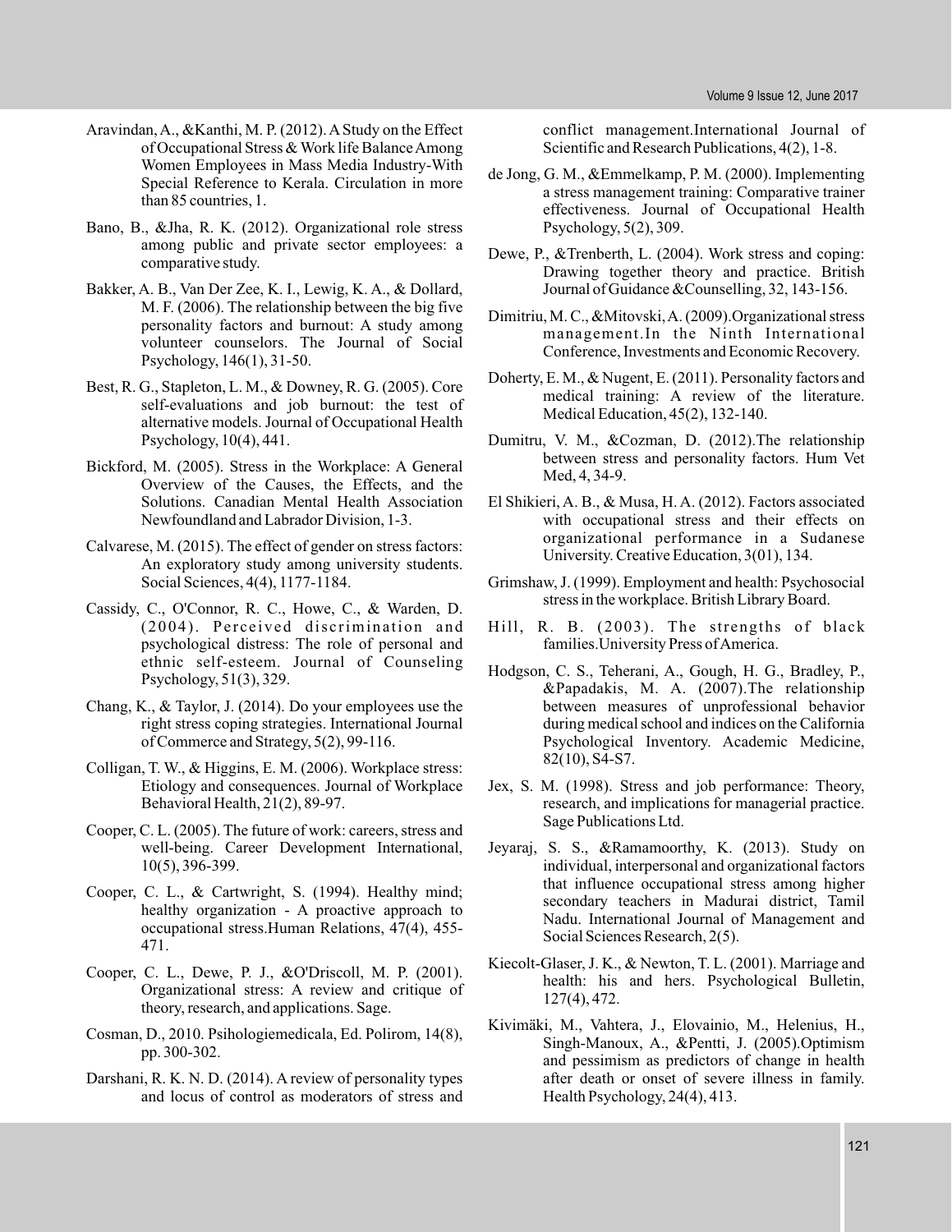- Krishnan L. (2014). Factors causing stress among working women and strategies to cope up. IOSR Journal of Business and Management, 16(5) 12-17.
- Landy, F. J., & Conte, J. M. (2004).Work in 21st Century,An Introduction to Individual & Organizational Psychology. NewYork: McGraw Hill.
- Le Blanc, P., de Jonge, J., &Schaufeli, J. (2000).Job Stress and Health.ÎnChmiel, N.(Ed.) Work and Organizational Psychology. A European Perspective.
- Le Fevre, M., Matheny, J., &Kolt, G. S. (2003).Eustress, distress, and interpretation in occupational stress. Journal of Managerial Psychology, 18(7), 726-744.
- Mazzetti, A., & Blenkinsopp, J. (2012). Evaluating a visual timeline methodology for appraisal and coping research. Journal of Occupational and Organizational Psychology, 85(4), 649-665.
- McManus, I. C., Keeling, A., &Paice, E. (2004). Stress, burnout and doctors' attitudes to work are determined by personality and learning style: A twelve year longitudinal study of UK medical graduates. BMC Medicine, 2(1), 1.
- Michie, S. (2002).Causes and management of stress at work. Occupational and Environmental Medicine, 59(1), 67-72.
- Panda, U. K. (2011). Role conflict, stress and dual career couples: An empirical study. The Journal of Family Welfare, 57(2), 72-88.
- Pareek, U. (1983). Role stress scale: ORS scale booklet, answer sheet, and manual. Ahmedabad: Navin Publications.
- Patil, M. (2016). Stress level of working and non working women. The International Journal of Indian Psychology, 3(2) 4-31.
- Rani, R. U., &Bhuvaneswari, K. (2014).An analysis on the main factors of occupational stress among Indian women–A soft computing approach.International Journal of Computational Intelligence and Informatics, 4(2) 155-162.
- Schmidt, S., Roesler, U., Kusserow, T., & Rau, R. (2014). Uncertainty in the workplace: Examining role ambiguity and role conflict, and their link to depression—a meta-analysis. European Journal of Work and Organizational Psychology, 23(1), 91- 106.
- Srivastav, A. K. (2006). Organizational climate as a dependent variable: Relationship with role stress, coping strategy and personal variables. Journal of Management Research, 6(3), 125.
- Terrill, A. L., Garofalo, J. P., Soliday, E., & Craft, R. (2012). Multiple roles and stress burden in women: a conceptual model of heart disease risk. Journal of Applied Biobehavioral Research, 17(1), 4-22.
- Törnroos, M. (2015). Personality and work stress: The role of five-factor model traits and cynicism in perceptions of work characteristics.
- Tripathi, P., &Bhattacharjee, S. (2012). A study on psychological stress of working women. Zenith International Journal of Multidisciplinary Research, 2(2), 434-435.
- Tyagi, V. (2014).Impact of role stagnation on employees' sensitivity.International Journal of Research and Scientific Innovation,  $1(2)$  27-35.
- Uen, J. F., Wu, T., & Huang, H. Y. (2009). Young managers' interpersonal stress and its relationship to management development practices: An exploratory study. International Journal of Training and Development, 13(1), 38-52.
- Vandenberg, R. J., Park, K. O., DeJoy, D. M., Wilson, M. G., & Griffin-Blake, C. S. (2002). The healthy work organization model: Expanding the view of individual health and well being in the workplace. Historical and current perspectives on stress and health, 2, 57-115.
- Vijayadurai, D. J., &Venkatesh, S. (2012). Study on stress management among women college teachers in Tamilnadu, India. Pacific Business Review International, 5.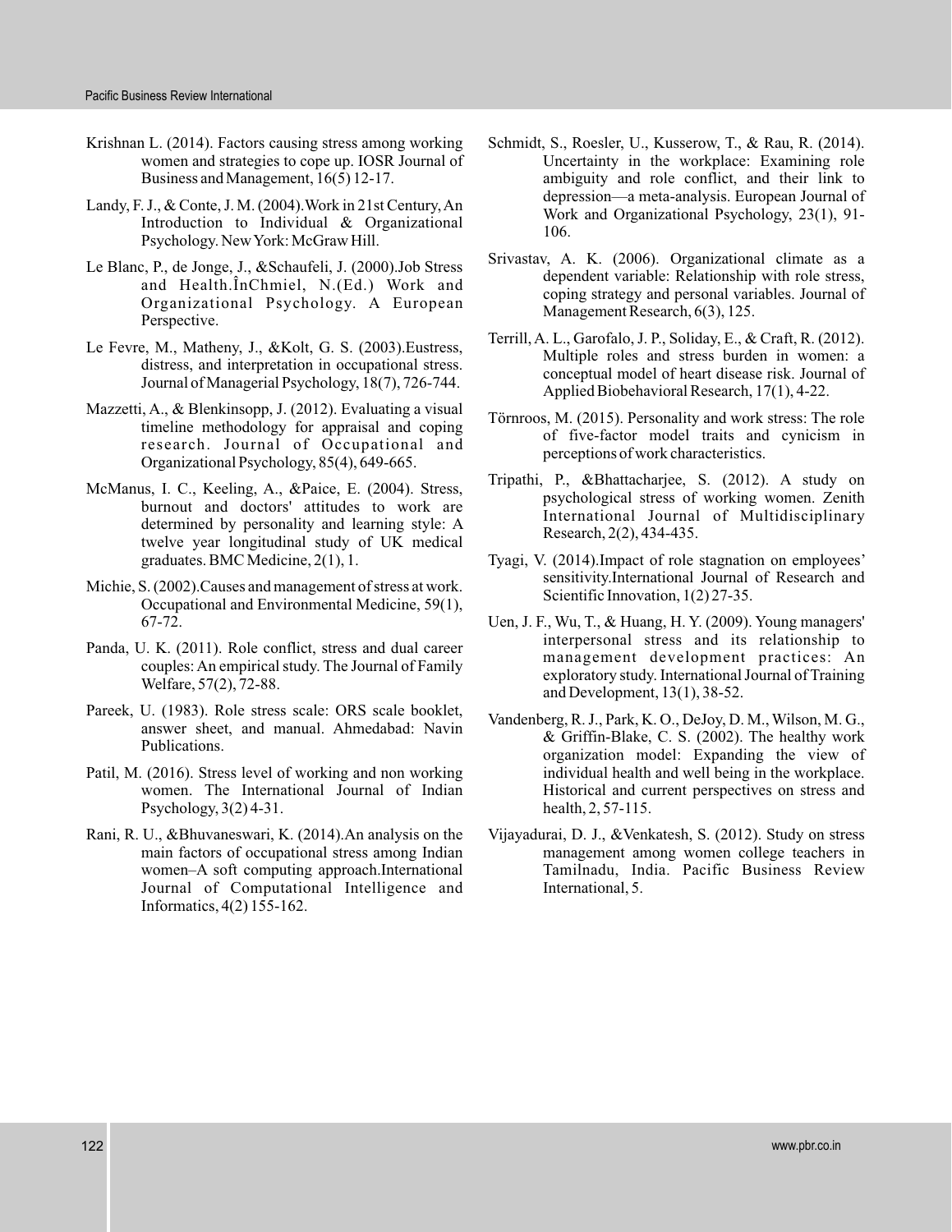## **Tables**

#### **One way ANOVA for Age group:**

| Table – 2: One-way ANOVA between age group and Inter-Role Distance score of ORS |
|---------------------------------------------------------------------------------|
|                                                                                 |

|                | Sum of Squares | df  | Mean Square |      | p-value |
|----------------|----------------|-----|-------------|------|---------|
| Between Groups | 410.69         |     | 205.34      | 32.2 | $0.00*$ |
| Within Groups  | 2455.12        | 386 | 6.4         |      |         |
| Total          | 2865.81        | 388 |             |      |         |

[Note: Only three age group categories namely 20 to 30 years, 30 to 40 years and 40 and 50 years are considered for ANOVA. The last age group category namely "greater than 50 years" has only 12 respondents. Hence to balance the sample size, this category is dropped and as a result the total sample size here would be 388 instead of 400]

\* Significant at 5 % level.

Table 2(a): Scheffe's post -hoc test result between pair of age group under Inter-Role Distance score dimension of ORS

| Age group     | Age group                  | Mean Difference | Std. Error | p-value |
|---------------|----------------------------|-----------------|------------|---------|
| $20 - 30$ yrs | $40 - 50$ yrs              | 2.6             | 0.35       | $0.00*$ |
| Note:         | * Significant at 5 % level |                 |            |         |

Table – 3: One-way ANOVA between age group and Role Stagnation score of ORS

|                | Sum of Squares df |     | Mean Square | F    | p-value |
|----------------|-------------------|-----|-------------|------|---------|
| Between Groups | 581.5             |     | 290.7       |      | $0.00*$ |
| Within Groups  | 2836.1            | 386 | 7.4         | 39.6 |         |
| Total          | 3417.6            | 388 |             |      |         |
|                |                   |     |             |      |         |

Note: \* Significant at 5 % level.

Table 3(a): Scheffe's post -hoc test result between pair of age group under Role Stagnation dimension of ORS

| Age group     | Age group     | Mean Difference | Std. Error p-value |         |  |  |
|---------------|---------------|-----------------|--------------------|---------|--|--|
| $20 - 30$ yrs | $40 - 50$ yrs |                 |                    | $0.00*$ |  |  |
|               |               |                 |                    |         |  |  |

Note: \* Significant at 5 % level.

Table – 4: One-way ANOVA between age group and Role Expectation Conflict score of

| <b>ORS</b>     |                |     |             |      |         |
|----------------|----------------|-----|-------------|------|---------|
|                | Sum of Squares | df  | Mean Square |      | p-value |
| Between Groups | 147.9          |     | 73.9        | 16.4 | $0.00*$ |
| Within Groups  | 1743.9         | 386 | 4.52        |      |         |
| Total          | 1891.8         | 388 |             |      |         |

Note: \* Significant at 5 % level

Table 4(a): Scheffe's post -hoc test result between pair of age group under Role Expectation Conflict dimension of ORS

| Age group     | Age group     | Mean Difference | Std. Error p-value |         |
|---------------|---------------|-----------------|--------------------|---------|
| $20 - 30$ yrs | $30 - 40$ yrs | n o             |                    | $0.00*$ |

Note: \* Significant at 5 % level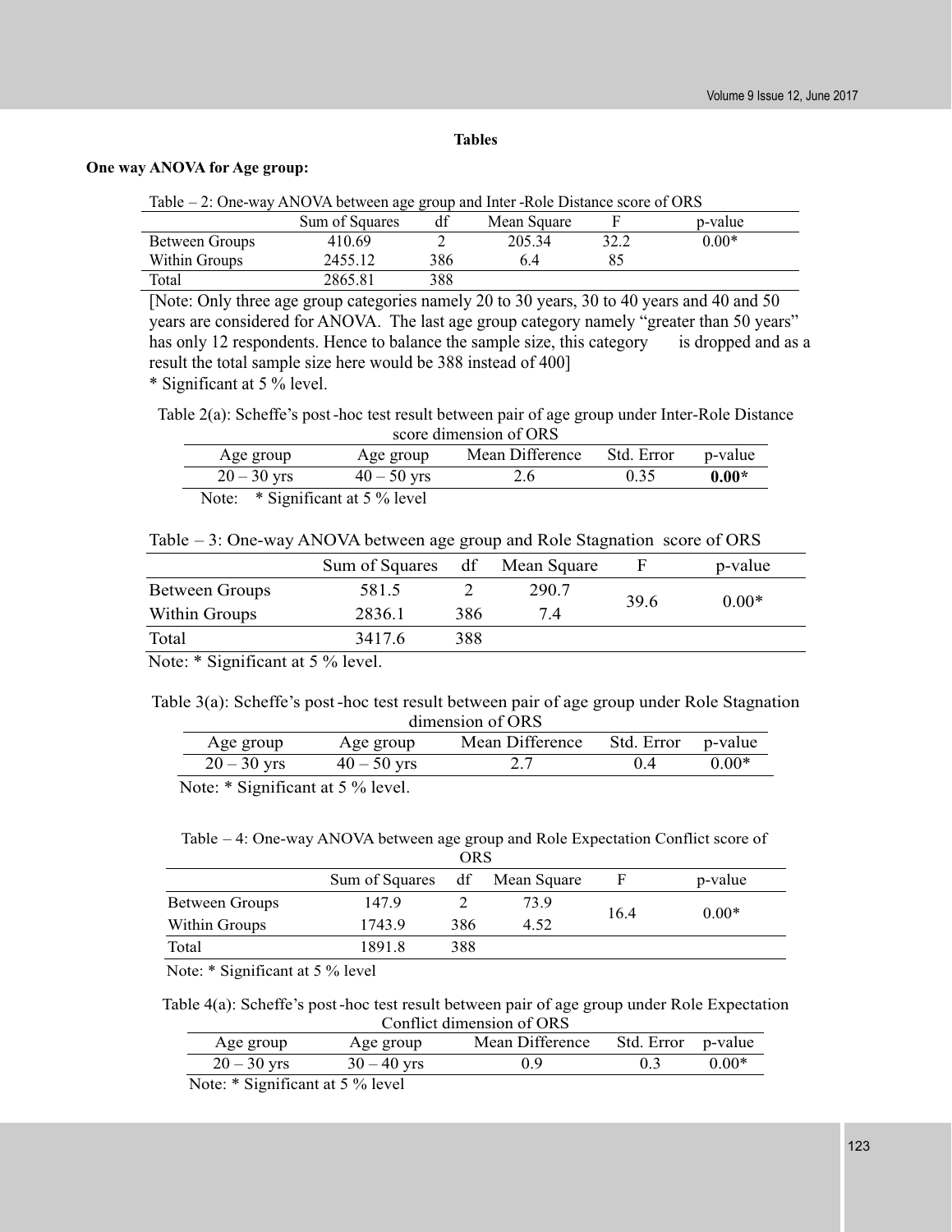Table – 5: One-way ANOVA between age group and Role Erosion Score of ORS

|                | Sum of Squares |     | df Mean Square | F    | p-value |
|----------------|----------------|-----|----------------|------|---------|
| Between Groups | 278.0          |     | 139.0          | 14.4 | $0.00*$ |
| Within Groups  | 3721.8         | 386 | 9.6            |      |         |
| Total          | 3999.8         | 388 |                |      |         |

Note: \* Significant at 5 % level.

Table 5(a): Scheffe's post -hoc test result between pair of age group under Role Erosion dimension of ORS

| Age group                                                                                                                                                                                                                                                                                                                          | Age group     | Mean Difference | Std. Error p-value |         |
|------------------------------------------------------------------------------------------------------------------------------------------------------------------------------------------------------------------------------------------------------------------------------------------------------------------------------------|---------------|-----------------|--------------------|---------|
| $20 - 30$ yrs                                                                                                                                                                                                                                                                                                                      | $40 - 50$ yrs | l.6             | (14)               | $0.00*$ |
| $\mathbf{M}$ $\mathbf{A}$ $\mathbf{A}$ $\mathbf{A}$ $\mathbf{A}$ $\mathbf{A}$ $\mathbf{A}$ $\mathbf{A}$ $\mathbf{A}$ $\mathbf{A}$ $\mathbf{A}$ $\mathbf{A}$ $\mathbf{A}$ $\mathbf{A}$ $\mathbf{A}$ $\mathbf{A}$ $\mathbf{A}$ $\mathbf{A}$ $\mathbf{A}$ $\mathbf{A}$ $\mathbf{A}$ $\mathbf{A}$ $\mathbf{A}$ $\mathbf{A}$ $\mathbf{$ |               |                 |                    |         |

Note: \* Significant at 5 % level

| Table $-6$ : One-way ANOVA between age group and Role Overload Score of ORS |                               |     |      |      |         |  |
|-----------------------------------------------------------------------------|-------------------------------|-----|------|------|---------|--|
|                                                                             | Sum of Squares df Mean Square |     |      | -F   | p-value |  |
| Between Groups                                                              | 130.9                         |     | 65.4 | 15.8 | $0.00*$ |  |
| Within Groups                                                               | 1599.3                        | 386 | 4.1  |      |         |  |
| Total                                                                       | 1730.2                        | 388 |      |      |         |  |

Note: \* Significant at 5 % level.

Table 6(a): Scheffe's post -hoc test result between pair of age group under Role Overload dimension of ORS

| Age group     | Age group     | Mean Difference Std. Error p-value |     |         |
|---------------|---------------|------------------------------------|-----|---------|
| $20 - 30$ yrs | $30 - 40$ yrs | 0.9                                | 0.2 | $0.00*$ |
|               |               |                                    |     |         |

Note: \* Significant at 5 % level.

Table – 7: One-way ANOVA between age group and Role (personal) Inadequacy Score of ORS

|                | Sum of Squares df Mean Square |     |       | F    | p-value |
|----------------|-------------------------------|-----|-------|------|---------|
| Between Groups | 316.6                         |     | 158.3 |      |         |
| Within Groups  | 1103.2                        | 386 | 2.8   | 55.4 | $0.00*$ |
| Total          | 1419.8                        | 388 |       |      |         |

Note: \* Significant at 5 % level

Table 7(a): Scheffe's post -hoc test result between pair of age group under Role (personal) Inadequacy dimension of ORS

| madequae y uniferision of ORD |                                                                                                                                                                                                                                                                                                                                    |               |                 |                    |         |  |  |
|-------------------------------|------------------------------------------------------------------------------------------------------------------------------------------------------------------------------------------------------------------------------------------------------------------------------------------------------------------------------------|---------------|-----------------|--------------------|---------|--|--|
|                               | Age group                                                                                                                                                                                                                                                                                                                          | Age group     | Mean Difference | Std. Error p-value |         |  |  |
|                               | $20 - 30$ yrs                                                                                                                                                                                                                                                                                                                      | $30 - 40$ yrs | $-1.3$          | 0.19               | $0.00*$ |  |  |
|                               | $20 - 30$ yrs                                                                                                                                                                                                                                                                                                                      | $40 - 50$ yrs | $-2.4$          | 0.23               | $0.00*$ |  |  |
|                               | $\mathbf{M}$ $\mathbf{A}$ $\mathbf{A}$ $\mathbf{A}$ $\mathbf{A}$ $\mathbf{A}$ $\mathbf{A}$ $\mathbf{A}$ $\mathbf{A}$ $\mathbf{A}$ $\mathbf{A}$ $\mathbf{A}$ $\mathbf{A}$ $\mathbf{A}$ $\mathbf{A}$ $\mathbf{A}$ $\mathbf{A}$ $\mathbf{A}$ $\mathbf{A}$ $\mathbf{A}$ $\mathbf{A}$ $\mathbf{A}$ $\mathbf{A}$ $\mathbf{A}$ $\mathbf{$ |               |                 |                    |         |  |  |

Note: \* Significant at 5 % level

Table – 8: One-way ANOVA between age group and Self –Role Distance Score of ORS

|                | Sum of Squares | df  | Mean Square |     | p-value |
|----------------|----------------|-----|-------------|-----|---------|
| Between Groups | 87.4           |     | 43.7        | 9.5 | $0.00*$ |
| Within Groups  | 1767.5         | 386 | 4.5         |     |         |
| Total          | 1854.9         | 388 |             |     |         |

Note: \* Significant at 5 % level.